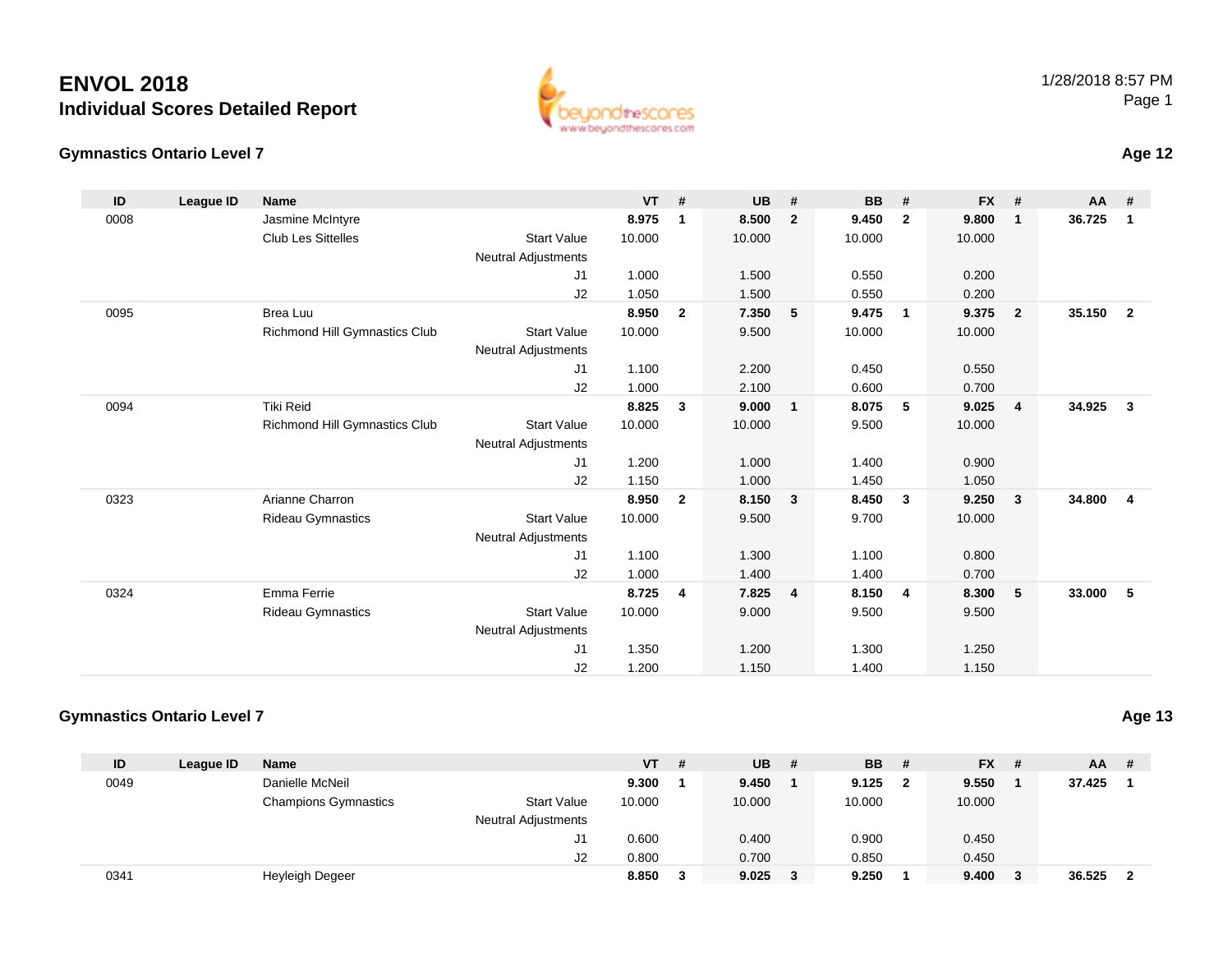

|      | Xperience                     | <b>Start Value</b><br><b>Neutral Adjustments</b> | 10.000 |              | 10.000 |                         | 10.000 |   | 10.000 |                         |          |                         |
|------|-------------------------------|--------------------------------------------------|--------|--------------|--------|-------------------------|--------|---|--------|-------------------------|----------|-------------------------|
|      |                               | J1                                               | 1.100  |              | 0.800  |                         | 0.700  |   | 0.600  |                         |          |                         |
|      |                               | J2                                               | 1.200  |              | 1.150  |                         | 0.800  |   | 0.600  |                         |          |                         |
| 0085 | <b>Isabella Sofos</b>         |                                                  | 9.075  | $\mathbf{2}$ | 8.925  | $\overline{4}$          | 8.925  | 3 | 9.175  | 5                       | 36.100   | $\overline{\mathbf{3}}$ |
|      | Richmond Hill Gymnastics Club | <b>Start Value</b><br><b>Neutral Adjustments</b> | 10.000 |              | 10.000 |                         | 10.000 |   | 10.000 |                         |          |                         |
|      |                               | J <sub>1</sub>                                   | 1.000  |              | 1.000  |                         | 1.150  |   | 0.700  |                         |          |                         |
|      |                               | J2                                               | 0.850  |              | 1.150  |                         | 1.000  |   | 0.950  |                         |          |                         |
| 0010 | Maya Tudor                    |                                                  | 8.850  | 3            | 9.025  | $\overline{\mathbf{3}}$ | 8.450  | 4 | 9.425  | $\overline{\mathbf{2}}$ | 35.750   | $\overline{4}$          |
|      | <b>Club Les Sittelles</b>     | <b>Start Value</b>                               | 10.000 |              | 10.000 |                         | 9.500  |   | 10.000 |                         |          |                         |
|      |                               | <b>Neutral Adjustments</b>                       |        |              |        |                         |        |   |        |                         |          |                         |
|      |                               | J1                                               | 1.100  |              | 1.000  |                         | 0.950  |   | 0.550  |                         |          |                         |
|      |                               | J2                                               | 1.200  |              | 0.950  |                         | 1.150  |   | 0.600  |                         |          |                         |
| 0098 | Sophie Passafiume             |                                                  | 8.850  | $\mathbf{3}$ | 9.150  | $\overline{\mathbf{2}}$ | 8.400  | 5 | 9.300  | $\overline{4}$          | 35.700 5 |                         |
|      | Richmond Hill Gymnastics Club | <b>Start Value</b>                               | 10.000 |              | 10.000 |                         | 9.500  |   | 10.000 |                         |          |                         |
|      |                               | <b>Neutral Adjustments</b>                       |        |              |        |                         |        |   |        |                         |          |                         |
|      |                               | J1                                               | 1.200  |              | 0.900  |                         | 0.950  |   | 0.600  |                         |          |                         |
|      |                               | J2                                               | 1.100  |              | 0.800  |                         | 1.250  |   | 0.800  |                         |          |                         |

### **Gymnastics Ontario Level 7**

| ID   | League ID | <b>Name</b>                   |                            | $VT$ # |                | <b>UB</b> | #                       | <b>BB</b> | #              | <b>FX</b> | # | $AA$ # |                |
|------|-----------|-------------------------------|----------------------------|--------|----------------|-----------|-------------------------|-----------|----------------|-----------|---|--------|----------------|
| 0048 |           | Alayna Kirkwood               |                            | 8.850  | 3              | 8.400     | - 1                     | 9.300     | -1             | 8.900     | 4 | 35.450 |                |
|      |           | <b>Champions Gymnastics</b>   | <b>Start Value</b>         | 10.000 |                | 10.000    |                         | 10.000    |                | 10.000    |   |        |                |
|      |           |                               | Neutral Adjustments        |        |                |           |                         |           |                |           |   |        |                |
|      |           |                               | J1                         | 1.100  |                | 1.600     |                         | 0.650     |                | 1.000     |   |        |                |
|      |           |                               | J <sub>2</sub>             | 1.200  |                | 1.600     |                         | 0.750     |                | 1.200     |   |        |                |
| 0004 |           | Antonia Del Ciotto            |                            | 8.900  | $\overline{2}$ | 7.525     | 4                       | 9.075     | $\overline{2}$ | 9.350     | 3 | 34.850 | $\overline{2}$ |
|      |           | <b>Club Les Sittelles</b>     | <b>Start Value</b>         | 10.000 |                | 10.000    |                         | 10.000    |                | 10.000    |   |        |                |
|      |           |                               | Neutral Adjustments        |        |                |           |                         |           |                |           |   |        |                |
|      |           |                               | J1                         | 1.100  |                | 2.600     |                         | 0.900     |                | 0.650     |   |        |                |
|      |           |                               | J <sub>2</sub>             | 1.100  |                | 2.350     |                         | 0.950     |                | 0.650     |   |        |                |
| 0096 |           | Hailey Luu                    |                            | 8.850  | 3              | 7.750     | $\overline{\mathbf{3}}$ | 8.375     | 3              | 9.575     | 1 | 34.550 | 3              |
|      |           | Richmond Hill Gymnastics Club | <b>Start Value</b>         | 10.000 |                | 9.500     |                         | 9.500     |                | 10.000    |   |        |                |
|      |           |                               | <b>Neutral Adjustments</b> |        |                |           |                         |           |                |           |   |        |                |
|      |           |                               | J1                         | 1.100  |                | 1.600     |                         | 1.150     |                | 0.300     |   |        |                |
|      |           |                               | J <sub>2</sub>             | 1.200  |                | 1.900     |                         | 1.100     |                | 0.550     |   |        |                |
| 0349 |           | Gerika Gauthier               |                            | 8.625  | 4              | 8.125     | $\overline{\mathbf{2}}$ | 8.275     | -4             | 8.100     | 5 | 33.125 | 4              |

### **Age 14**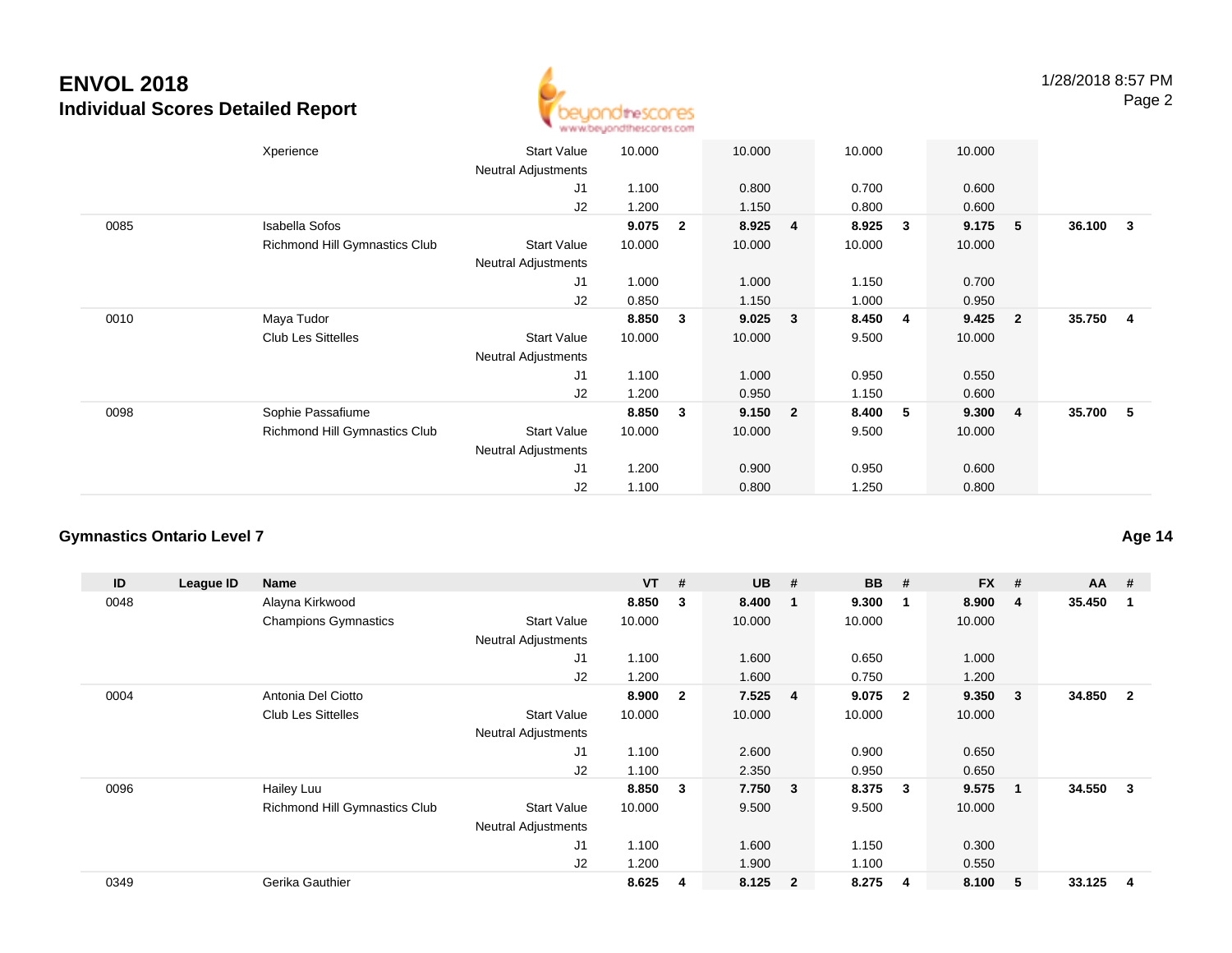

1/28/2018 8:57 PMPage 3

|      | <b>GCGC Gymnastics</b> | <b>Start Value</b><br><b>Neutral Adjustments</b> | 10.000 | 10.000              | 9.500                             | 9.700                   |        |
|------|------------------------|--------------------------------------------------|--------|---------------------|-----------------------------------|-------------------------|--------|
|      |                        | J1                                               | 1.400  | 2.000               | 1.250                             | 1.500                   |        |
|      |                        | J2                                               | 1.350  | 1.750               | 1.200                             | 1.700                   |        |
| 0339 | Victoria JnBaptiste    |                                                  | 8.975  | X.XXX<br>$\sim$ $-$ | X.XXX<br>$\overline{\phantom{a}}$ | 9.550<br>$\overline{2}$ | 18.525 |
|      | Northumberland         | <b>Start Value</b>                               | 10.000 |                     |                                   | 10.000                  |        |
|      |                        | <b>Neutral Adjustments</b>                       |        |                     |                                   |                         |        |
|      |                        | J1                                               | 1.050  |                     |                                   | 0.450                   |        |
|      |                        | J2                                               | 1.000  |                     |                                   | 0.450                   |        |

### **Gymnastics Ontario Level 7**

| ID   | League ID | <b>Name</b>                   |                            | <b>VT</b> | #              | <b>UB</b> | #                       | <b>BB</b> | #              | <b>FX</b> | #              | $AA$ # |                |
|------|-----------|-------------------------------|----------------------------|-----------|----------------|-----------|-------------------------|-----------|----------------|-----------|----------------|--------|----------------|
| 0002 |           | Janique Boulet                |                            | 8.850     | 6              | 9.650     | $\overline{2}$          | 9.425     | $\mathbf 1$    | 9.425     | 3              | 37.350 | $\mathbf{1}$   |
|      |           | <b>Club Les Sittelles</b>     | <b>Start Value</b>         | 10.000    |                | 10.000    |                         | 10.000    |                | 10.000    |                |        |                |
|      |           |                               | <b>Neutral Adjustments</b> |           |                |           |                         |           |                |           |                |        |                |
|      |           |                               | J1                         | 1.100     |                | 0.400     |                         | 0.650     |                | 0.550     |                |        |                |
|      |           |                               | J2                         | 1.200     |                | 0.300     |                         | 0.500     |                | 0.600     |                |        |                |
| 0100 |           | Kira Nishidera                |                            | 9.250     | $\overline{2}$ | 9.000     | 5                       | 9.325     | $\overline{2}$ | 9.725     | $\mathbf{1}$   | 37.300 | $\overline{2}$ |
|      |           | Richmond Hill Gymnastics Club | <b>Start Value</b>         | 10.000    |                | 10.000    |                         | 10.000    |                | 10.000    |                |        |                |
|      |           |                               | <b>Neutral Adjustments</b> |           |                |           |                         |           |                |           |                |        |                |
|      |           |                               | J1                         | 0.800     |                | 1.050     |                         | 0.600     |                | 0.250     |                |        |                |
|      |           |                               | J2                         | 0.700     |                | 0.950     |                         | 0.750     |                | 0.300     |                |        |                |
| 0102 |           | Leiah Nay                     |                            | 9.000     | 5              | 9.050     | $\overline{4}$          | 9.275     | $\mathbf{3}$   | 9.350     | $\overline{4}$ | 36.675 | 3              |
|      |           | Richmond Hill Gymnastics Club | <b>Start Value</b>         | 10.000    |                | 10.000    |                         | 10.000    |                | 10.000    |                |        |                |
|      |           |                               | <b>Neutral Adjustments</b> |           |                |           |                         |           |                |           |                |        |                |
|      |           |                               | J <sub>1</sub>             | 1.100     |                | 1.000     |                         | 0.800     |                | 0.700     |                |        |                |
|      |           |                               | J <sub>2</sub>             | 0.900     |                | 0.900     |                         | 0.650     |                | 0.600     |                |        |                |
| 0222 |           | Victoria Simard               |                            | 9.200     | 3              | 9.150     | $\overline{\mathbf{3}}$ | 8.625     | 5              | 9.525     | $\overline{2}$ | 36.500 | 4              |
|      |           | Cornwall Gymnastics club      | <b>Start Value</b>         | 10.000    |                | 10.000    |                         | 9.500     |                | 10.000    |                |        |                |
|      |           |                               | <b>Neutral Adjustments</b> |           |                |           |                         |           |                |           |                |        |                |
|      |           |                               | J <sub>1</sub>             | 0.850     |                | 0.900     |                         | 0.850     |                | 0.450     |                |        |                |
|      |           |                               | J2                         | 0.750     |                | 0.800     |                         | 0.900     |                | 0.500     |                |        |                |
| 0050 |           | <b>Elizabeth Murdock</b>      |                            | 9.050     | 4              | 9.675     | $\overline{1}$          | 8.350     | $\overline{7}$ | 9.325     | 5              | 36.400 | 5              |
|      |           | <b>Champions Gymnastics</b>   | <b>Start Value</b>         | 10.000    |                | 10.000    |                         | 9.500     |                | 10.000    |                |        |                |
|      |           |                               | <b>Neutral Adjustments</b> |           |                |           |                         |           |                |           |                |        |                |
|      |           |                               | J <sub>1</sub>             | 1.000     |                | 0.300     |                         | 1.200     |                | 0.700     |                |        |                |
|      |           |                               | J <sub>2</sub>             | 0.900     |                | 0.350     |                         | 1.100     |                | 0.650     |                |        |                |
| 0001 |           | Gabrielle Bonneville          |                            | 9.700     | 1              | 8.600     | - 8                     | 8.625     | 5              | 9.425     | 3              | 36.350 | 6              |

#### **Age 15+**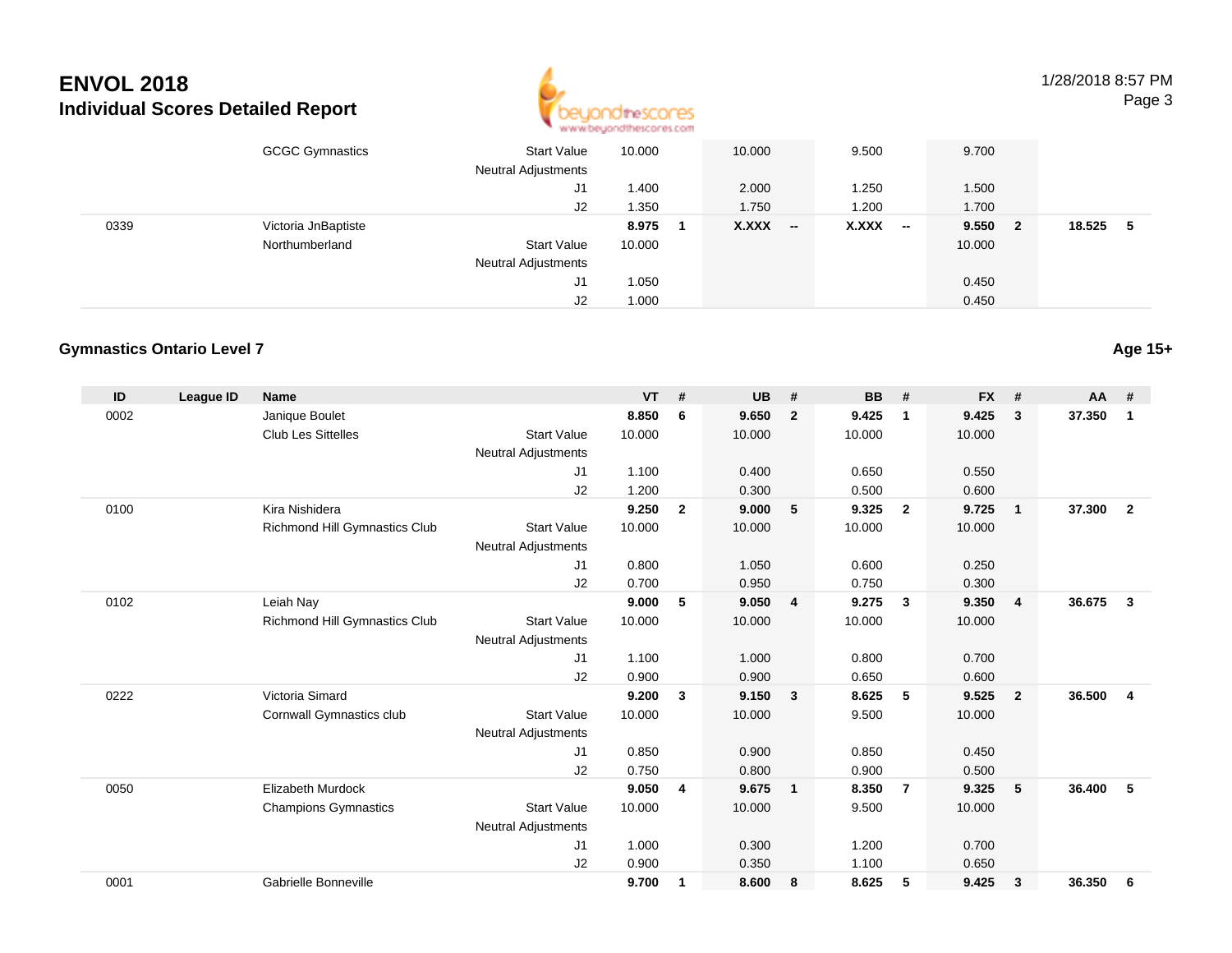

|      | <b>Club Les Sittelles</b> | Start Value<br>Neutral Adjustments | 10.000       |                          | 10.000 |                          | 9.500  |   | 10.000 |                 |          |                |
|------|---------------------------|------------------------------------|--------------|--------------------------|--------|--------------------------|--------|---|--------|-----------------|----------|----------------|
|      |                           | J1                                 | 0.300        |                          | 1.300  |                          | 0.800  |   | 0.650  |                 |          |                |
|      |                           | J2                                 |              |                          | 1.500  |                          | 0.950  |   | 0.500  |                 |          |                |
| 0340 | Morgan Aulenbach          |                                    | 8.825        | $\overline{7}$           | 8.750  | 6                        | 9.050  | 4 | 9.325  | 5               | 35.950   | $\overline{7}$ |
|      | Xperience                 | Start Value                        | 10.000       |                          | 10.000 |                          | 10.000 |   | 10.000 |                 |          |                |
|      |                           | Neutral Adjustments                |              |                          |        |                          |        |   |        |                 |          |                |
|      |                           | J1                                 | 1.250        |                          | 1.300  |                          | 1.000  |   | 0.750  |                 |          |                |
|      |                           | J2                                 | 1.100        |                          | 1.200  |                          | 0.900  |   | 0.600  |                 |          |                |
| 0351 | Maya Power                |                                    | 9.250        | $\mathbf{2}$             | 8.650  | $\overline{7}$           | 8.225  | 8 | 8.350  | $\overline{7}$  | 34.475 8 |                |
|      | <b>GCGC Gymnastics</b>    | Start Value                        | 10.000       |                          | 10.000 |                          | 9.500  |   | 10.000 |                 |          |                |
|      |                           | <b>Neutral Adjustments</b>         |              |                          |        |                          |        |   |        |                 |          |                |
|      |                           | J1                                 | 0.650        |                          | 1.200  |                          | 1.200  |   | 1.600  |                 |          |                |
|      |                           | J2                                 | 0.850        |                          | 1.500  |                          | 1.350  |   | 1.700  |                 |          |                |
| 0284 | Alice Larose              |                                    | <b>X.XXX</b> | $\overline{\phantom{a}}$ | X.XXX  | $\overline{\phantom{a}}$ | 8.450  | 6 | 8.925  | $6\phantom{.0}$ | 17.375 9 |                |
|      | <b>Brockville</b>         | <b>Start Value</b>                 |              |                          |        |                          | 10.000 |   | 10.000 |                 |          |                |
|      |                           | <b>Neutral Adjustments</b>         |              |                          |        |                          |        |   |        |                 |          |                |
|      |                           | J <sub>1</sub>                     |              |                          |        |                          | 1.600  |   | 1.100  |                 |          |                |
|      |                           | J2                                 |              |                          |        |                          | 1.500  |   | 1.050  |                 |          |                |

### **Gymnastics Ontario Level 7**

| ID   | League ID | <b>Name</b>        |                            | $VT$ # |                         | <b>UB</b> | #                       | <b>BB</b> | #                       | <b>FX</b> | #              | $AA$ # |                |
|------|-----------|--------------------|----------------------------|--------|-------------------------|-----------|-------------------------|-----------|-------------------------|-----------|----------------|--------|----------------|
| 0197 |           | Monica Borrello    |                            | 9.200  |                         | 9.500     | $\overline{\mathbf{2}}$ | 9.300     | $\mathbf{2}$            | 9.375     | 3              | 37.375 |                |
|      |           | Kanata GymnoSphere | <b>Start Value</b>         | 10.000 |                         | 10.000    |                         | 10.000    |                         | 10.000    |                |        |                |
|      |           |                    | Neutral Adjustments        |        |                         |           |                         |           |                         |           |                |        |                |
|      |           |                    | J1                         | 0.750  |                         | 0.550     |                         | 0.650     |                         | 0.700     |                |        |                |
|      |           |                    | J <sub>2</sub>             | 0.850  |                         | 0.450     |                         | 0.750     |                         | 0.550     |                |        |                |
| 0196 |           | Angelina Polegato  |                            | 8.875  | 3                       | 9.575     | $\overline{\mathbf{1}}$ | 9.400     | $\overline{\mathbf{1}}$ | 9.475     |                | 37.325 | $\overline{2}$ |
|      |           | Kanata GymnoSphere | <b>Start Value</b>         | 10.000 |                         | 10.000    |                         | 10.000    |                         | 10.000    |                |        |                |
|      |           |                    | Neutral Adjustments        |        |                         |           |                         |           |                         |           |                |        |                |
|      |           |                    | J1                         | 1.150  |                         | 0.400     |                         | 0.600     |                         | 0.550     |                |        |                |
|      |           |                    | J <sub>2</sub>             | 1.100  |                         | 0.450     |                         | 0.600     |                         | 0.500     |                |        |                |
| 0195 |           | Freya Cope         |                            | 8.900  | $\overline{\mathbf{2}}$ | 8.200     | 5                       | 9.250     | -4                      | 9.425     | $\overline{2}$ | 35.775 | 3              |
|      |           | Kanata GymnoSphere | <b>Start Value</b>         | 10.000 |                         | 10.000    |                         | 10.000    |                         | 10.000    |                |        |                |
|      |           |                    | <b>Neutral Adjustments</b> |        |                         |           |                         |           |                         |           |                |        |                |
|      |           |                    | J1                         | 1.200  |                         | 1.800     |                         | 0.750     |                         | 0.600     |                |        |                |
|      |           |                    | J <sub>2</sub>             | 1.000  |                         | 1.800     |                         | 0.750     |                         | 0.550     |                |        |                |
| 0342 |           | Camille Bourque    |                            | 8.800  | 4                       | 8.775     | $\mathbf{3}$            | 9.275     | 3                       | 8.925     | 6              | 35.775 | 3              |

### **Age 10-11**